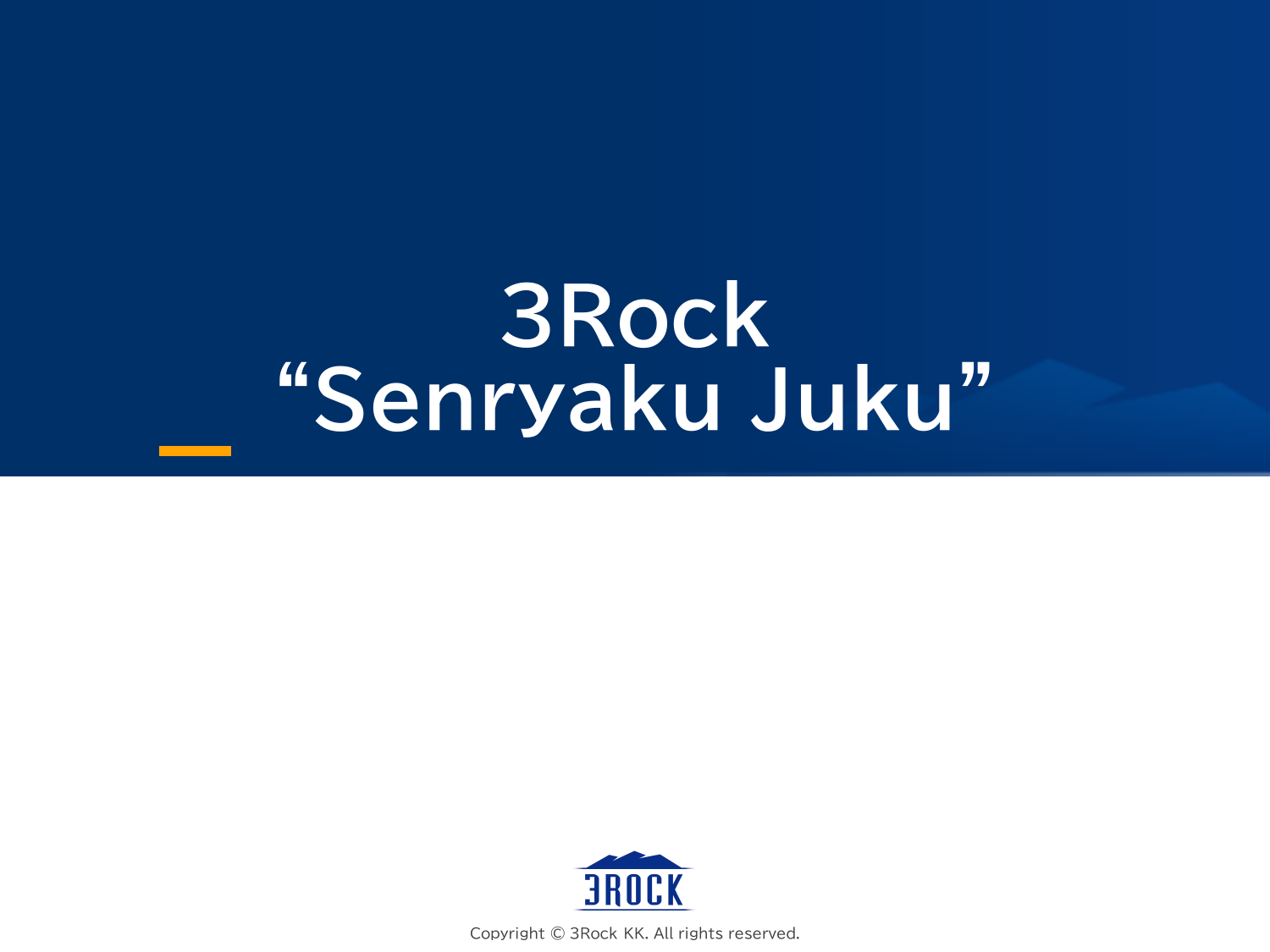### **Break through this time of turmoil**

The values and priorities of both healthcare professionals and patients are changing rapidly in light of the COVID-19 experience, evolving digital tools, and the looming pressures of Japan's aging population.

For companies doing business in this evolving industry, traditional methods are losing their effectiveness. Moving forward, new solutions will be required to challenge and overcome unknown territories.

3Rock is launching a new online program, "Senryaku Juku (Strategy School)" to help our clients acquire the practical skills and mindset to thrive in this rapidly changing environment.

We expect high participation from pharma and medical device manufacturers, especially:

1) Sales representatives, MSL's, front-line managers, and community / regional planners who are responsible for direct customer contact with medical providers

2) Next-generation leaders in head office sales strategy / promotion, marketing, medical and related functions

In addition, we welcome those from diagnostic / testing equipment, digital health, and related healthcare areas so that participants can discuss and learn from various perspectives and expand their personal industry networks.

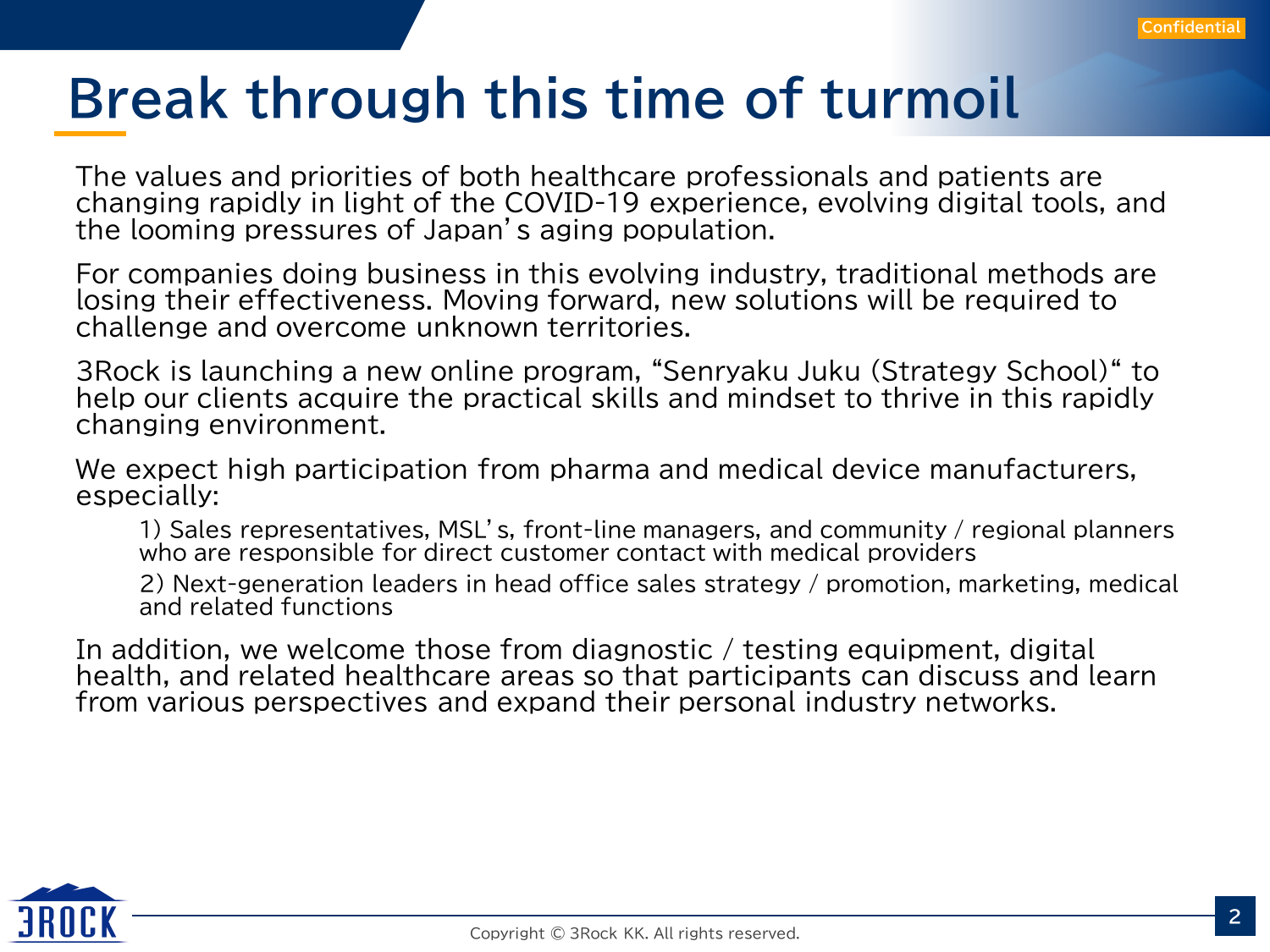## **Why 3Rock's Senryaku Juku?**

3Rock has implemented hundreds of in-house training projects for pharma & medical device companies.

Leveraging that experience, we have extracted the most critical content and adapted it as an open enrollment program to help both those who may be stuck on immediate problems and those who need to think deeply about overcoming the future challenges of the industry.

#### ● **Industry specialization**

We just do pharma, medical devices, and healthcare – and will share the latest examples from the industry.

#### ● **Practical application**

Casework and discussions focus exclusively on healthcare situations, so that participants can acquire knowledge and skills rooted in reality, and immediately apply them to their own work.

#### ● **Expand external connections**

Participants interact with a range of industry peers, enabling a broader understanding of the issues and building important new connections (sorely missed during COVID) they can leverage to get things done.

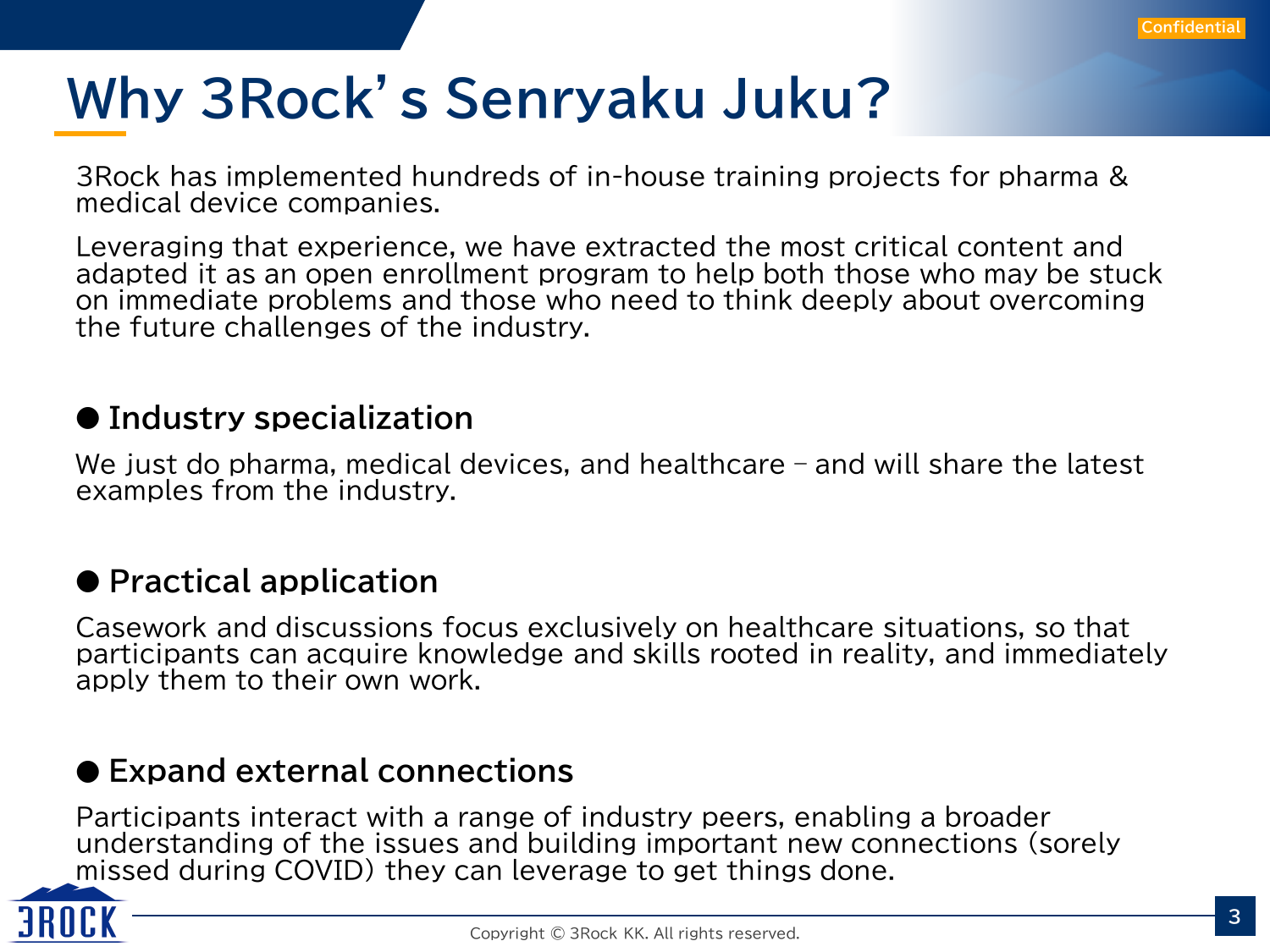## **First Season Courses**

#### **Course 1**: 「**Healthcare Value Delivery**」

As roles and needs of healthcare professionals evolve with the times, conventional commercial approaches are no longer possible. Break down the large trends of the industry and explore how to find and deliver unique "value" only you can offer.

#### **Course 2**:「**Problems, Issues & Solutions**」

The era of just working hard & carrying out orders is over. Each geographic area, disease state, and M

stakeholder situation is different, and the define "problems" and identify "issues" accurately before launching into activities is the key to success. Many have studied logical frameworks, but struggle to apply them. Through discussion of numerous healthcare-specific examples & cases, participants will improve their ability to think critically and act effectively.

#### **Course 3**:「**Customer Needs & Insights**」

What are the true needs of your customers? Improving the design and power of your questions is a key to answering this question, but beyond that today's industry players need to also know how to grasp the situations of hospital facilities where visit restrictions are becoming stricter, and how the dynamics of the surrounding communities will affect HCP behavior. Join for a deep dive into comprehensive information collection, data analysis, and the search for real customer needs.

#### **Course 4**:「**Strategy & Implementation**」 E

Master strategy from planning all the way through to the execution process. How to set a vision, choose the core drivers of success, and set the right metrics to effectively motivate and drive the team? Learn the right way to improve both the quality and quantity of activities - not just as an individual, but as an organization. R



A  $\cup$ T  $\cup$ 

N

W I N T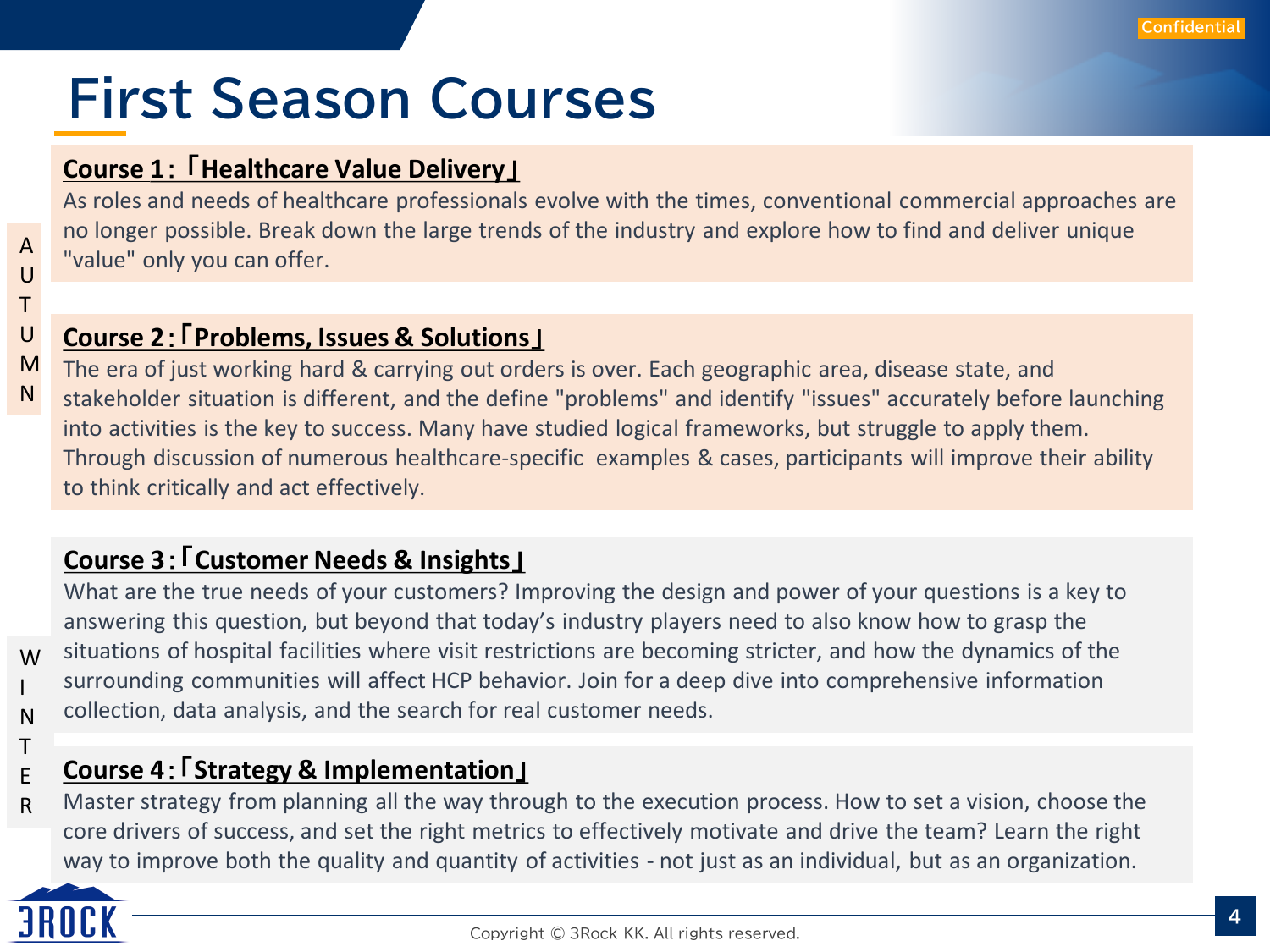## 3Rock Senryaku Juku

# コース1  **医療業界での**<br>価値提供のあり方

**Healthcare Value Delivery** 

8/26 start!

コース2 問題定義と 課題解決力

### **Problems, Issues, & Solutions**

10/11 start!

Delivered through a mix of online e-learning, live lectures, group work, interactive discussions, and assessments.



Copyright © 3Rock KK. All rights reserved.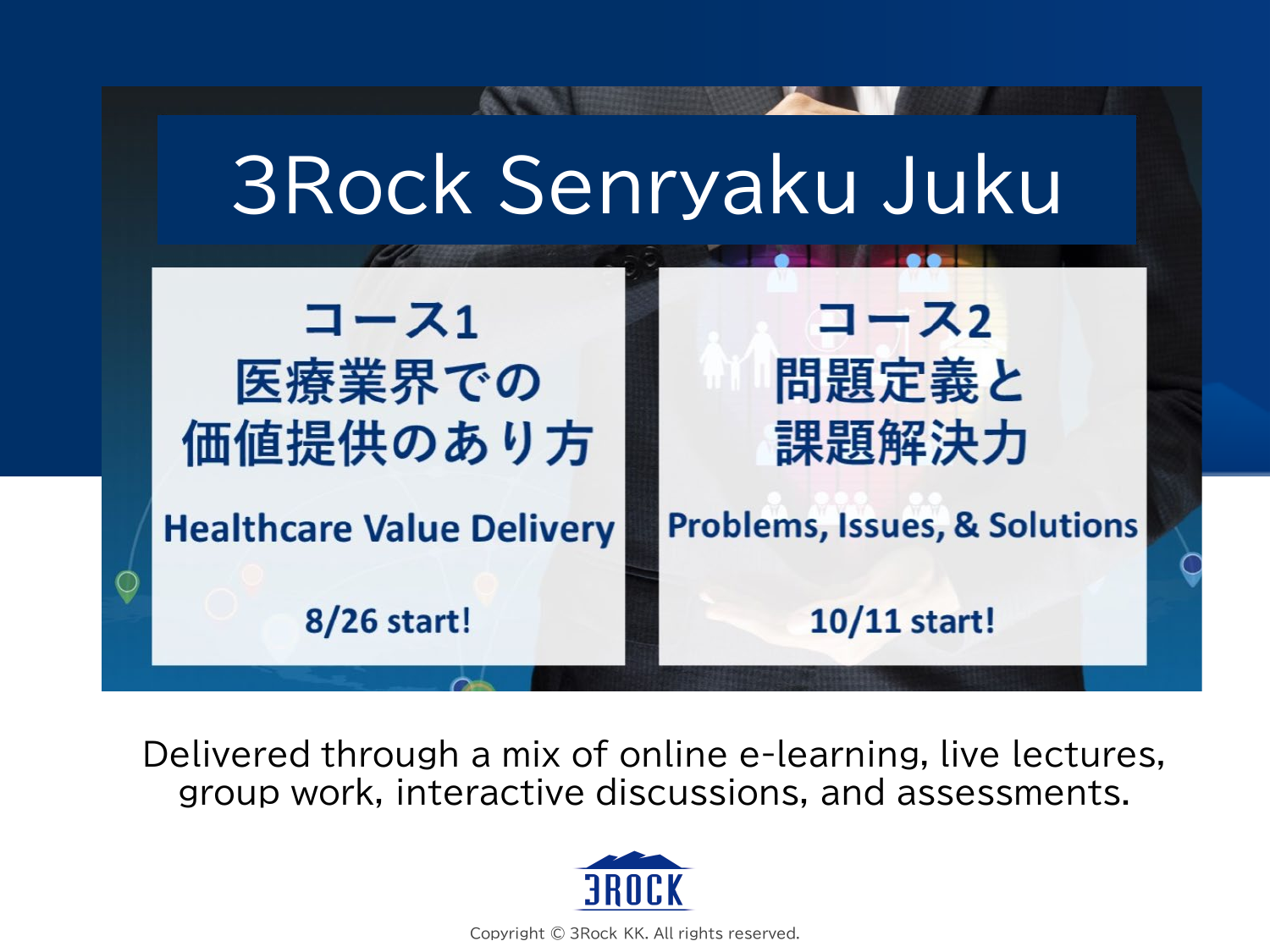## **Course 1:「Healthcare Value Delivery」**

What is "value" in healthcare, and how to provide it now and in the future?

Learn how to engage with a diversifying set of stakeholders in light of long-term healthcare trends. Each participant will define their own strengths, and formulate the unique value they can provide.

**Week 1: "Value" in the future healthcare industry:** Understanding long-term medical trends and the overall picture

**Week 2: Intersection of needs:** Putting the customer at the center, thinking about how to interact with various other stakeholders, and the possibility of expanding collaborations

**Week 3: Differentiation:** Re-examine your company, your products, and yourself in order to identify your unique strengths

**Week 4: "Value" that only you can provide:** define the value that you can deliver and find how to get that done.

Participants are challenged to review their daily work from the customer's point of view, engages them to define their own "value", and builds a new driving force to achieve it. This cornerstone content of "Senryaku Juku" is useful for high-performing MR's harboring doubts about their roles, and for head office staff who are looking toward "next generataion" initiatives.

Dates: August 26-September 17, 2021

Tuition ¥88,000 (excluding tax) ※ Special discount available

※Group discount - every 10th person free. Early-bird special - 10% discount for applications made by July 30th.

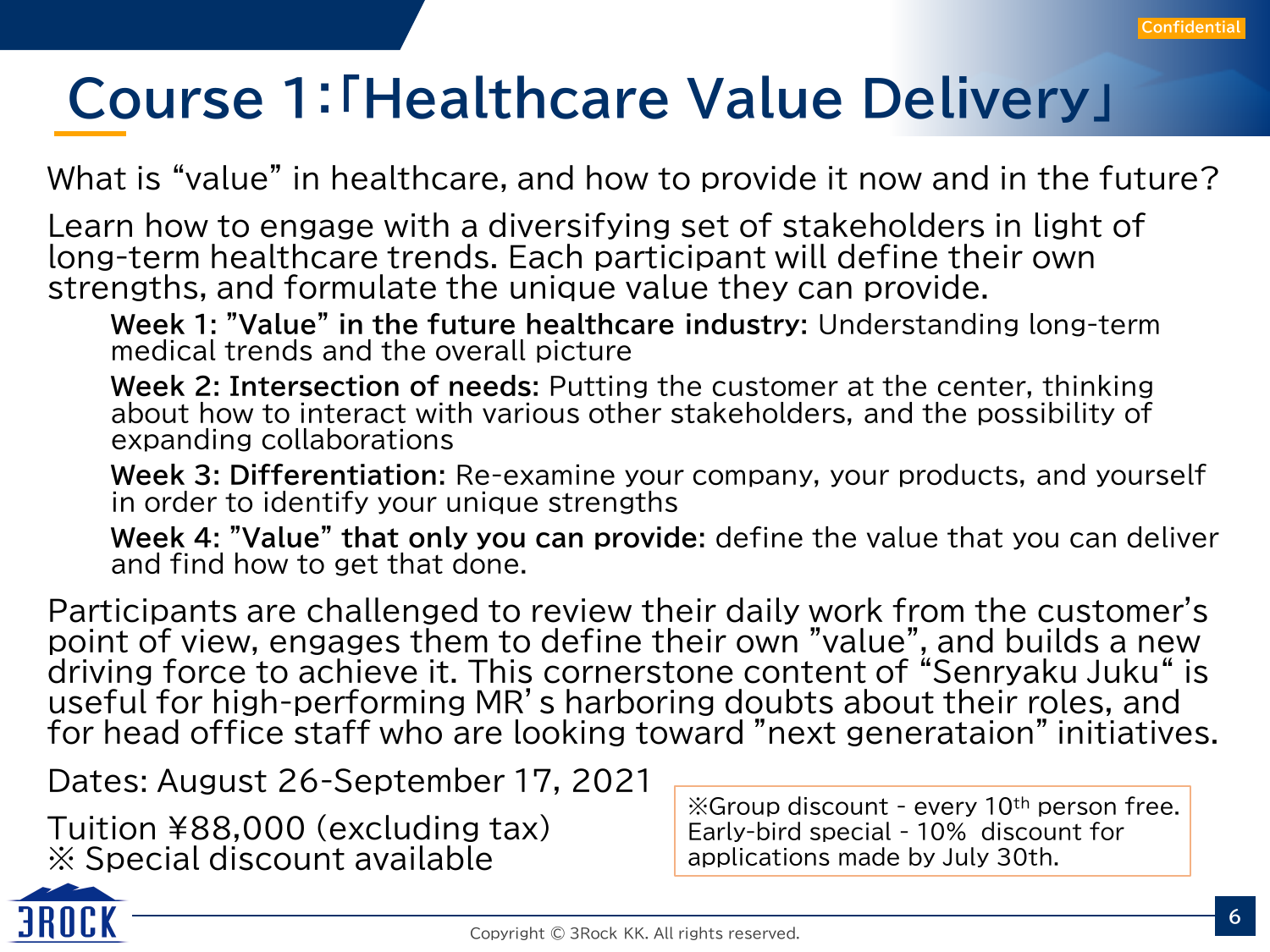## **Course 2:「Problems, Issues & Solutions**

It is not always easy to determine the problem and how to solve it.

Learn problem-solving processes that help you with both day-to-day work and long-term planning. From problem decomposition, hypothesis setting, and cause analysis, practice using logic trees as applied to your business. Then consider practical solutions, and conclude by announcing the result.

Week 1: Overview of the problem-solving thinking process

Week 2: How to identify the problem

Week 3: How to define the core issue correctly

Week 4: How to use logic trees

Week 5: Avoiding bias and other common pitfalls

Week 6: How to prioritize and communicate your findings

Week 7: Group assignments and casework

Week 8: Announcement of final results & completion event

Extremely practical industry-focused content that only 3Rock can provide, this course is ideal for those who may have learned critical thinking in the past but are struggling to put it into practice, as well as those that need to improve the sharpness and communication of their plans.

Dates: October 11 – December 3, 2021

Tuition ¥198,000 (excluding tax) ※ Special discount available

※Group discount - every 10th person free. Early-bird special - 10% discount for applications made by July 30th.

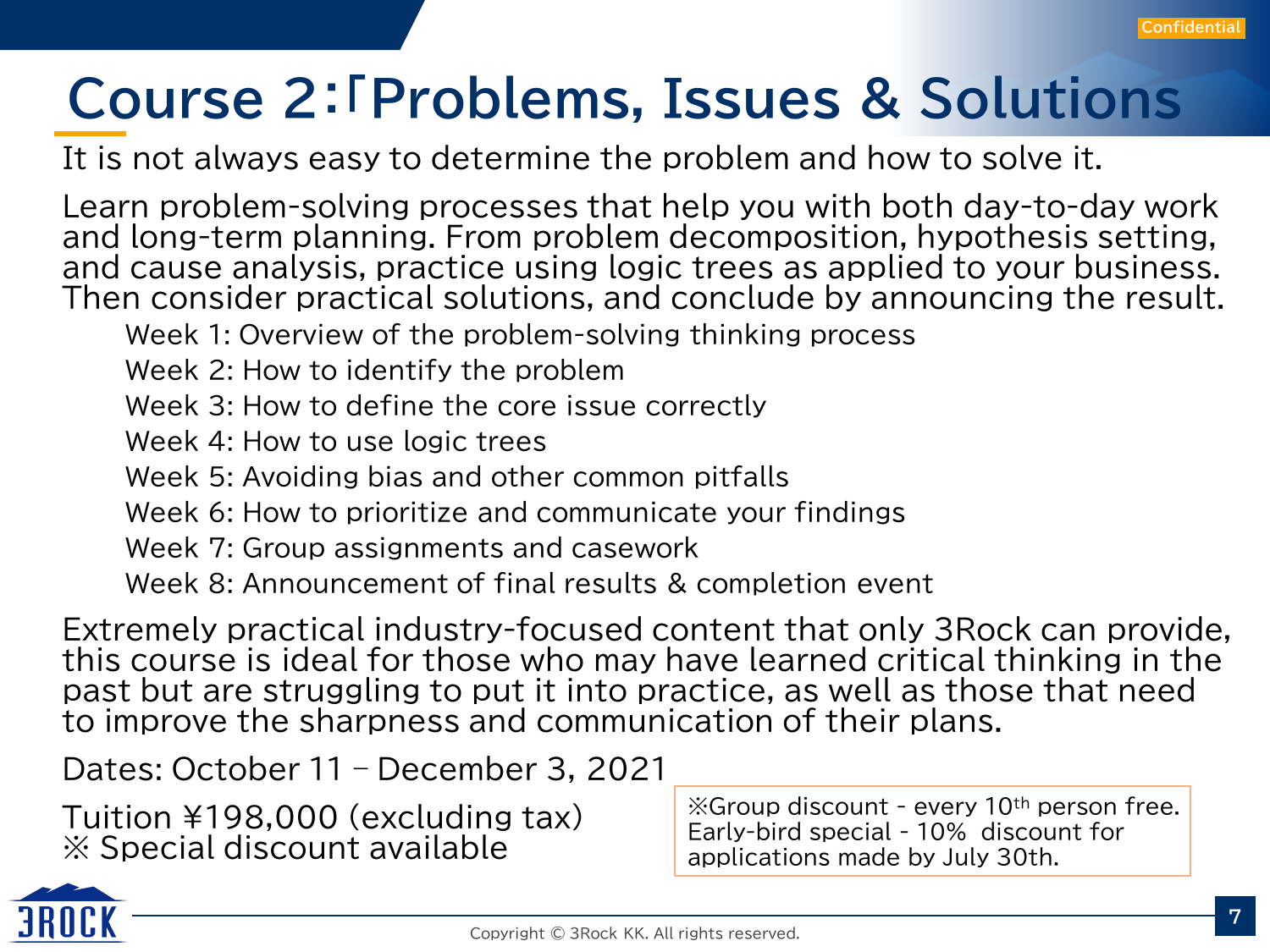### **How to Get Started**

Early bird discount (Course 1 & 2): Friday, July 30 (10% OFF)

Application deadline for Course 1: August 13th (Friday).

Participant details (email address, etc.) are required at the time of application.

Upon confirmation, we will issue a learning site ID to the participants and inform other detailed information such as group assignments.

Please log in to the learning site, do the pre-learning presented, and then participate in weekly lectures and discussions.

In order to increase peer interaction and bring about learning exchange impossible to secure through in-house training, we will shuffle groups and provide separate communication platforms to encourage communication with participants from other companies.

Application page

<https://www.3rockconsulting.com/event/senryakujuku-app/>